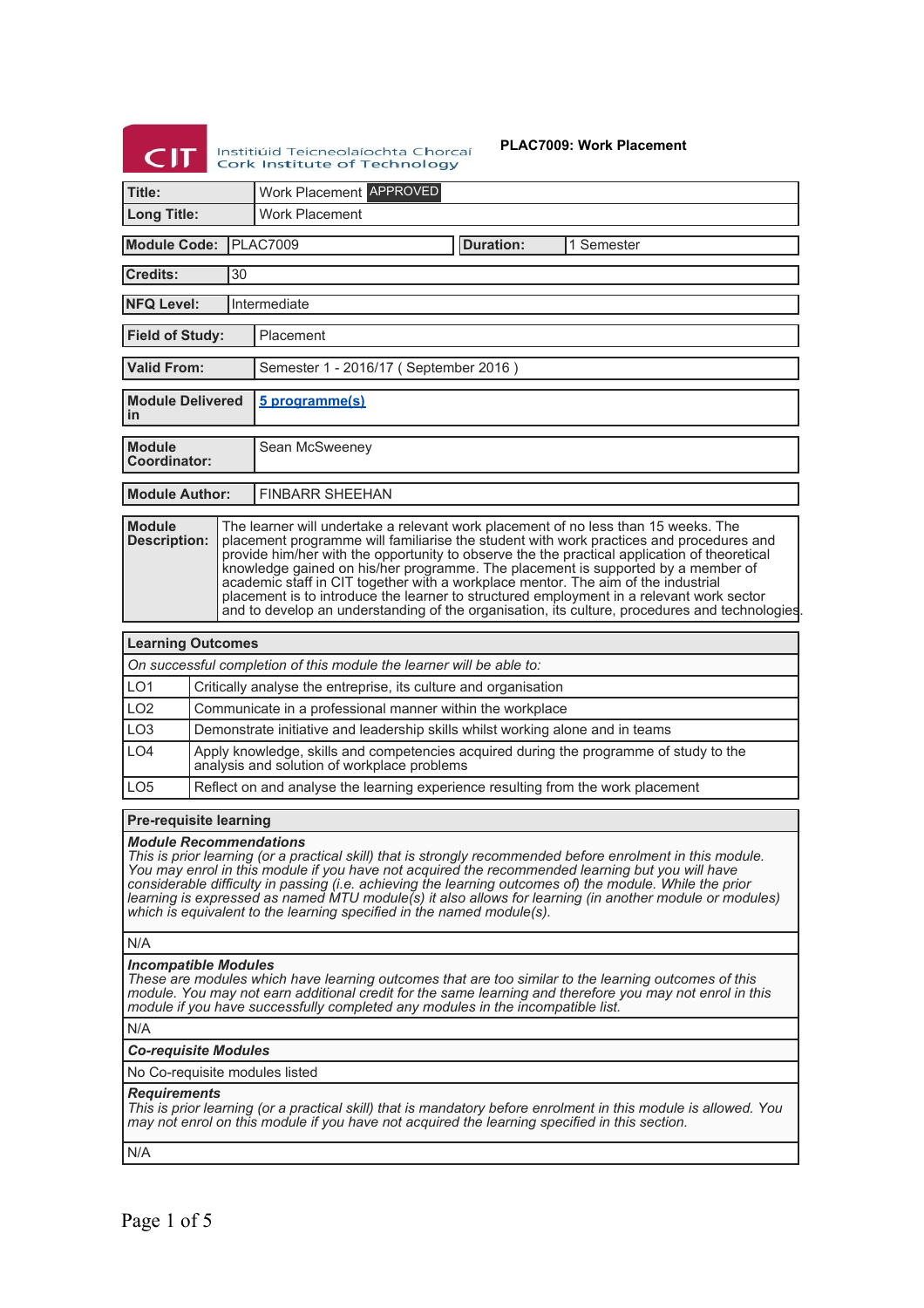

Institiúid Teicneolaíochta Chorcaí **Cork Institute of Technology** 

# **PLAC7009: Work Placement**

# **Module Content & Assessment**

# **Indicative Content**

**The Entreprise**

Business and manufacturing processes, quality assurance systems, health and safety practices, IT systems

### **Communication**

Management and communication processes within the entreprise, meetings, presentations, project planning

# **Personal Development & Initiative**

Undertaking individual responsibility for aspects of system development

# **Problem Solving**

Analysis of workplace-related problems and suggestions for appropriate solutions

#### **Teams**

Function in work based teams, conflict & conflict resolution, leadership

# **Application of Learning to the Workplace**

Application of learning received at CIT to the the management of resources and business processes

| <b>Assessment Breakdown</b> | 70      |  |
|-----------------------------|---------|--|
| Course Work                 | 100.00% |  |

| <b>Course Work</b> |                                                                |                      |                 |                    |  |
|--------------------|----------------------------------------------------------------|----------------------|-----------------|--------------------|--|
| Assessment<br>Type | <b>Assessment Description</b>                                  | Outcome<br>addressed | $%$ of<br>total | Assessment<br>Date |  |
| Other              | Other Visit by CIT staff to interview learner and<br>workplace | 1,2,3,4              | 20.0            | Week 6             |  |
| Other              | Other Assessment based on feedback from<br>workplace           | 1,2,3,4              | 50.0            | Week 6             |  |
| Other              | Written Report Report and/or oral presentation on<br>work      | 1,2,3,4,5            | 30.0            | Sem End            |  |

No End of Module Formal Examination

# **Reassessment Requirement**

### **Coursework Only**

*This module is reassessed solely on the basis of re-submitted coursework. There is no repeat written examination.*

# **The institute reserves the right to alter the nature and timings of assessment**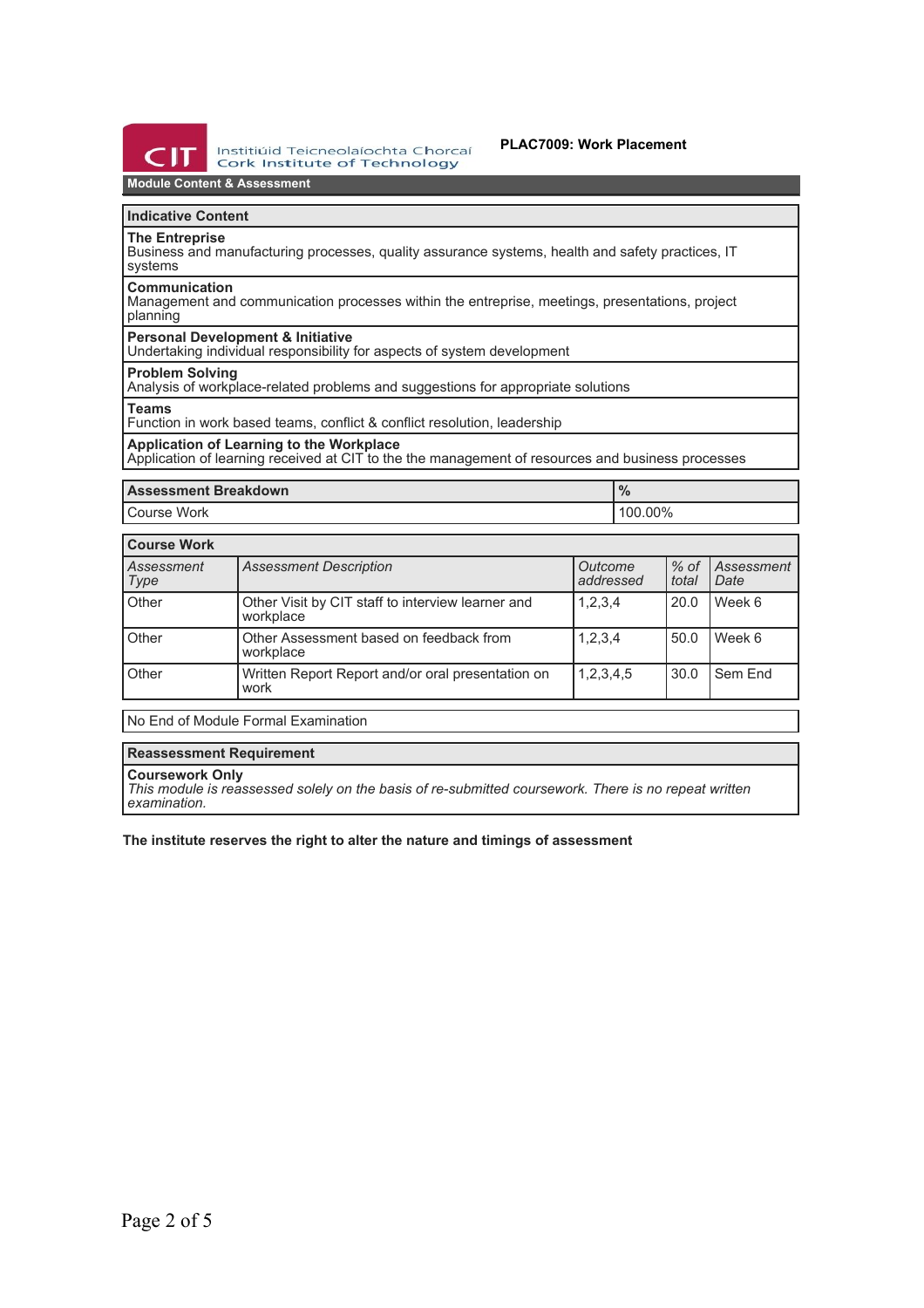

Institiúid Teicneolaíochta Chorcaí<br>Cork Institute of Technology

# **PLAC7009: Work Placement**

| <b>Workload: Full Time</b>                       |                                           |       |                   |                                          |
|--------------------------------------------------|-------------------------------------------|-------|-------------------|------------------------------------------|
| <b>Workload Type</b>                             | <b>Workload Description</b>               |       | Hours Frequency   | Average<br>Weekly<br>Learner<br>Workload |
| Independent & Directed<br>Learning (Non-contact) | Work experience, study and project report | 39.01 | Every<br>Week     | 39.00                                    |
| Lecturer-Supervised<br>Learning (Contact)        | No Description                            |       | 1.0 Every<br>Week | 1.00                                     |
| <b>Total Hours</b>                               |                                           |       | 40.00             |                                          |
| <b>Total Weekly Learner Workload</b>             |                                           |       | 40.00             |                                          |
| Total Weekly Contact Hours                       |                                           |       | 1.00              |                                          |
| This module has no Part Time workload.           |                                           |       |                   |                                          |
|                                                  |                                           |       |                   |                                          |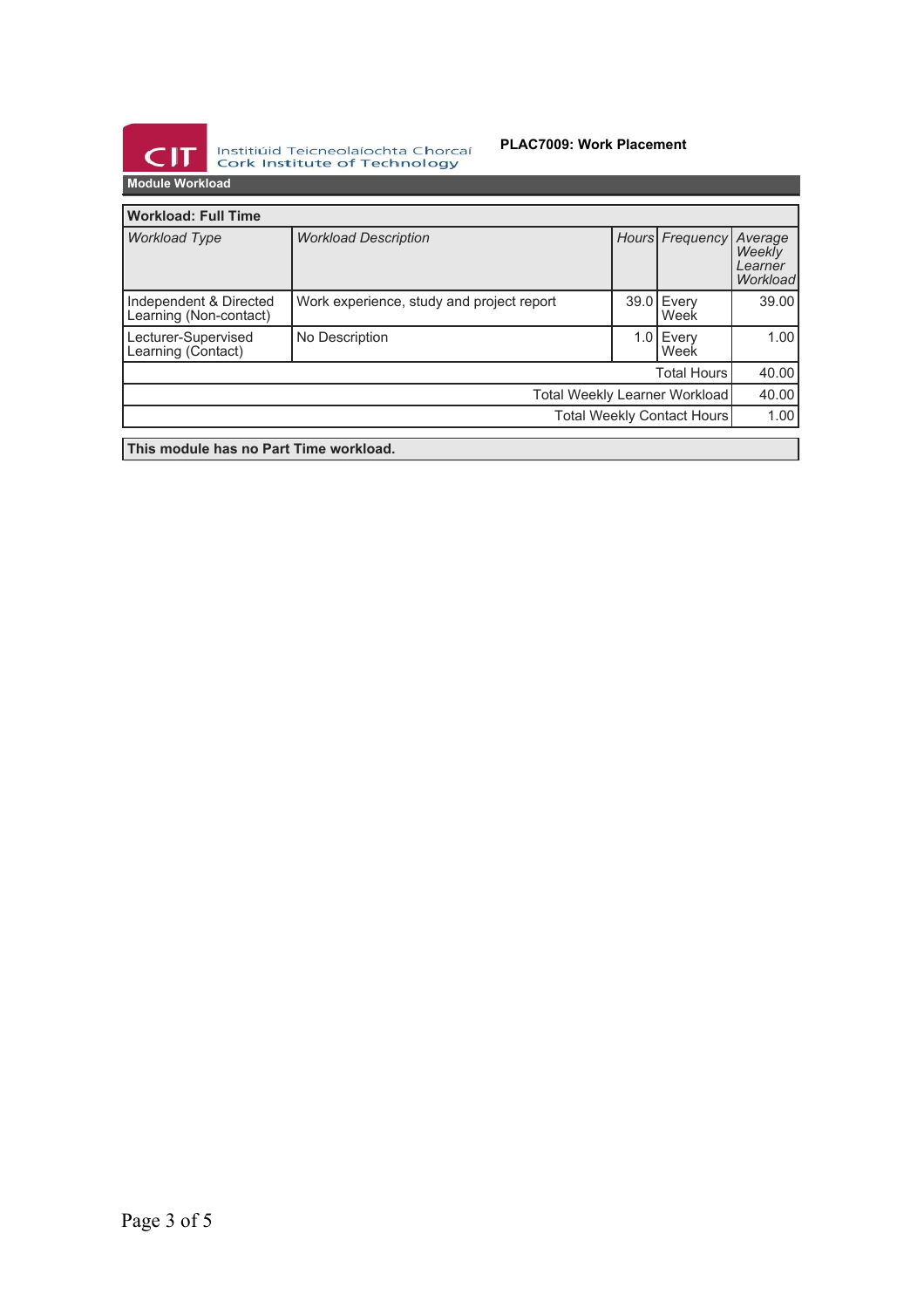**Module Resources**

*Recommended Book Resources*

**Sweitzer & King 2013,** *The Successful Internship***, 4th Ed. [ISBN: 9781285077192]**

**Christine Fanthone 2004,** *Work Placement - A survival guide for students***, 1st Ed., Palgrave Macmillan [ISBN: 1 4039 343 7]**

*Supplementary Book Resources*

**John Bowden 2004,** *Wriitng a report: How to prepare, write and present effective reports***, How to Books Ltd. [ISBN: 185703922X]**

**Eileen Kisslinger 2002,** *Contemporary Topics 2: High Intermediate listening and Note-Taking skills***, Pearson Education [ISBN: 0130948586]**

**Stephen Bernhardt 1997,** *Writing at Work: Professional writing skills for people on the job***, MvGraw Hill Professional [ISBN: 0844259837]**

*This module does not have any article/paper resources*

*This module does not have any other resources*